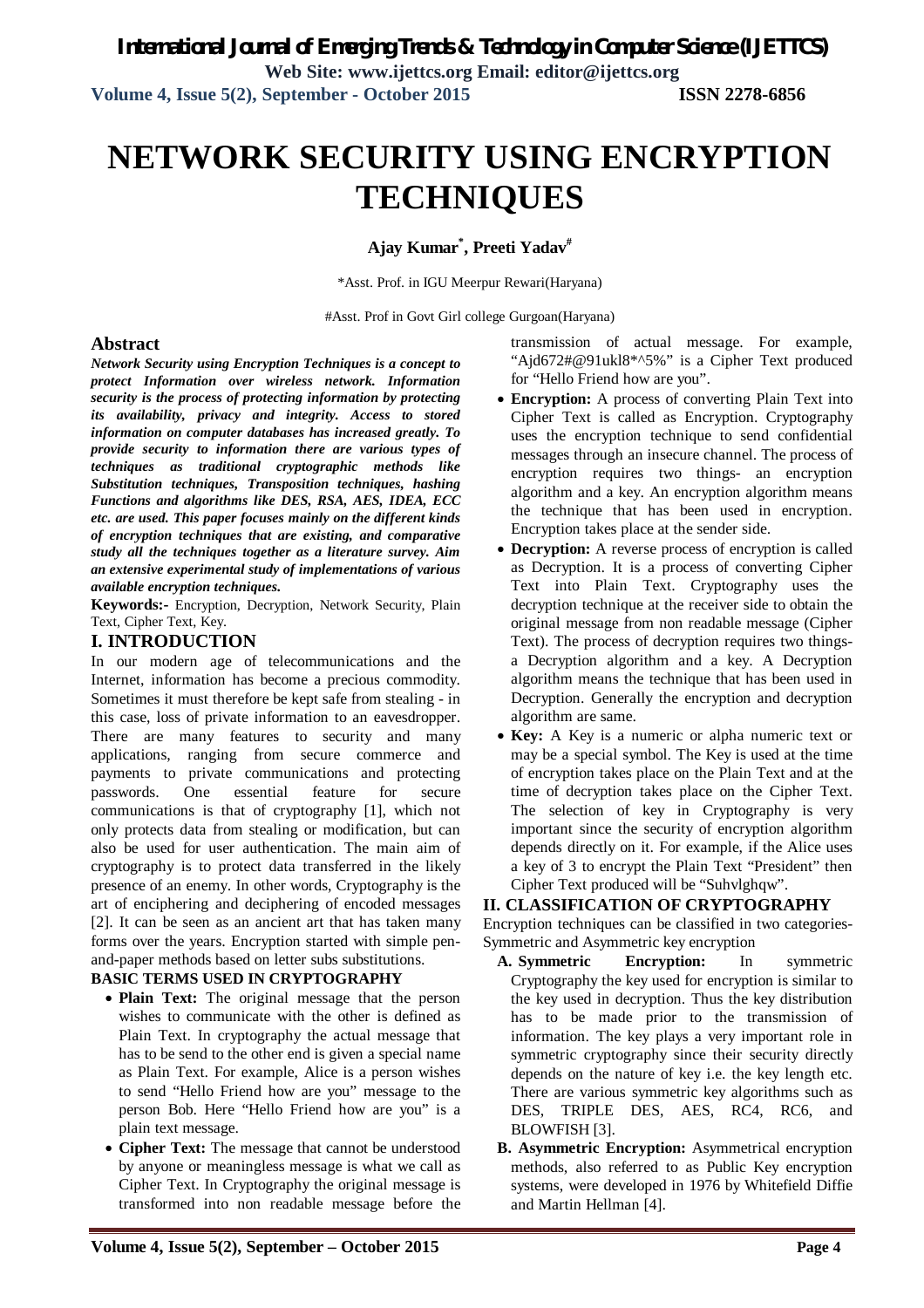## *International Journal of Emerging Trends & Technology in Computer Science (IJETTCS)* **Web Site: www.ijettcs.org Email: editor@ijettcs.org**

**Volume 4, Issue 5(2), September - October 2015 ISSN 2278-6856**

The principle of public key encryption is that parties, the sender as well as the receiver, have a pair of keys. The one key does not have to be kept secret and is called t he public key. The two different keys held by the parties have different uses – one is used for encryption and the other for decryption. The encryption key is the public key, while the decryption key is the "private" key. The private key must be kept secret. The public and the private key are mathematically related so that anything encrypted with the one can be decrypted with the other. The sender takes the receiver's key, which is publicly available on a website for instance, and encrypts a message. He then sends it to the receiver who will only be able to decrypt the message with his private key. The main advantage of this method is that the sender and receiver do not have to exchange keys at any time. Public key encryption thus solves the key distribution problem of symmetric encryption, but unfortunately not without potential problems. The difficulty of the mathematical functions that public key encryption relies on can be seen as relative.

At the moment there does not exist a mathematical algorithm that can factorize a number into prime numbers quickly. But if a mathematician were to develop such an algorithm, the RSA system will be compromised and many institutions that use the algorithm will be vulnerable.

Another issue with public key encryption is the fact that at the moment there does not exist a central certificate authority, only a decentralized model. This poses a problem in that if a sender wants to acquire and authenticate a receiver's public key, he has to do so at a certificate authority. A trust relationship is needed between certificate authorities, or alternately, only one certificate authority should exist.

## **III. PREVIOUSLY RELATED WORKS**

This subsection describes and examines previous work on most common algorithm implementation for both software and hardware approaches. The metrics taken into consideration are processing speed, throughput, power consumption, and packet size and data types.

Evaluating the Effects of Cryptography Algorithms on power consumption for wireless devices has done by D. S. Abdul. Elminaam et.al.(2009) presents a performance evaluation of selected symmetric encryption algorithms on power consumption for wireless devices. Several points can be concluded from the Experimental results. First; in the case of changing packet size with and with out transmission of data using different architectures and different WLANs protocols, it was concluded that Blowfish has better performance than other common encryption algorithms used, followed by RC6. Second; in case of changing data type such as audio and video files, it is found the result as the same as in text and document. In the case of image instead of text, it was found that RC2, RC6 and Blowfish has disadvantage over other algorithms in terms of time consumption. He is found that 3DES still has low performance compared to algorithm DES. Third point [5].

When the trans mission of data is considered there was insignificant difference in performance of different symmetric key schemes (most of the resources are consumed for data transmission rather than computation). There is insignificant difference between open key authentications and shared key authentication in ad hoc Wireless LAN connection with excellent signals. In case of poor signal it is found that, transmission time increased minimum by 70 % over open sheered authentication in ad hoc mod. Finally –in the case of changing key size – it can be seen that higher key size leads to clear change in the battery and time consumption.

Comparison of Data Encryption Algorithms has done by Simar Preet Singh, and Raman Maini -The simulation results showed that Blowfish has better performance than other commonly used encryption algorithms. AES showed poor performance results compared to other algorithms, since it requires more processing power. The first set of experiments was conducted using ECB Mode. The results show the superiority of Blowfish algorithm over other algorithms in terms of processing time. It shows also that AES consumes more resources when data block size is relatively big. Another point can be noticed here that 3DES requires always more time than DES because of its triple phase encryption characteristic. Blowfish, which has a long key (448 bit), outperformed other encryption algorithms. DES and 3DES are known to have worm holes in their security mechanism; Blowfish and AES do not have any so far [5]. As expected, CBC requires more processing time than ECB because of its key-chaining nature. The result indicates also that the extra time added is not significant for many applications, knowing that CBC is much better than ECB in terms of protection.

Evaluation of Performance Characteristics of Cryptosystem Using Text Files designed by challa Narasimham and Jayaram Pradhan (2008) - They performed the performance comparison for variable sized text files as input. An analysis on computational running times results in significant difference among the methods. He believe in that the performance of DES, especially in decryption method is very high than the alternatives. Despite the key distribution, DES is more suitable to the application, which has the decryption as the highest priority. He has proposed and performed the test cases on the two PKCS methods i.e., RSA and NTRU Though the encryption, decryption and complexity are high in NTRU, the RSA provides the highest security to the business application. He presented all these parameters with computational running times for all the methods, so as to select the appropriate method [6]. Abdel-Karim and his colleague Al Tamimi presented simulation results showed that Blowfish has a better performance than other common encryption algorithms used. Since Blowfish has not any known security weak points so far, which makes it an excellent candidate to be considered as a standard encryption algorithm? AES showed poor performance results compared to other algorithms since it requires more processing power.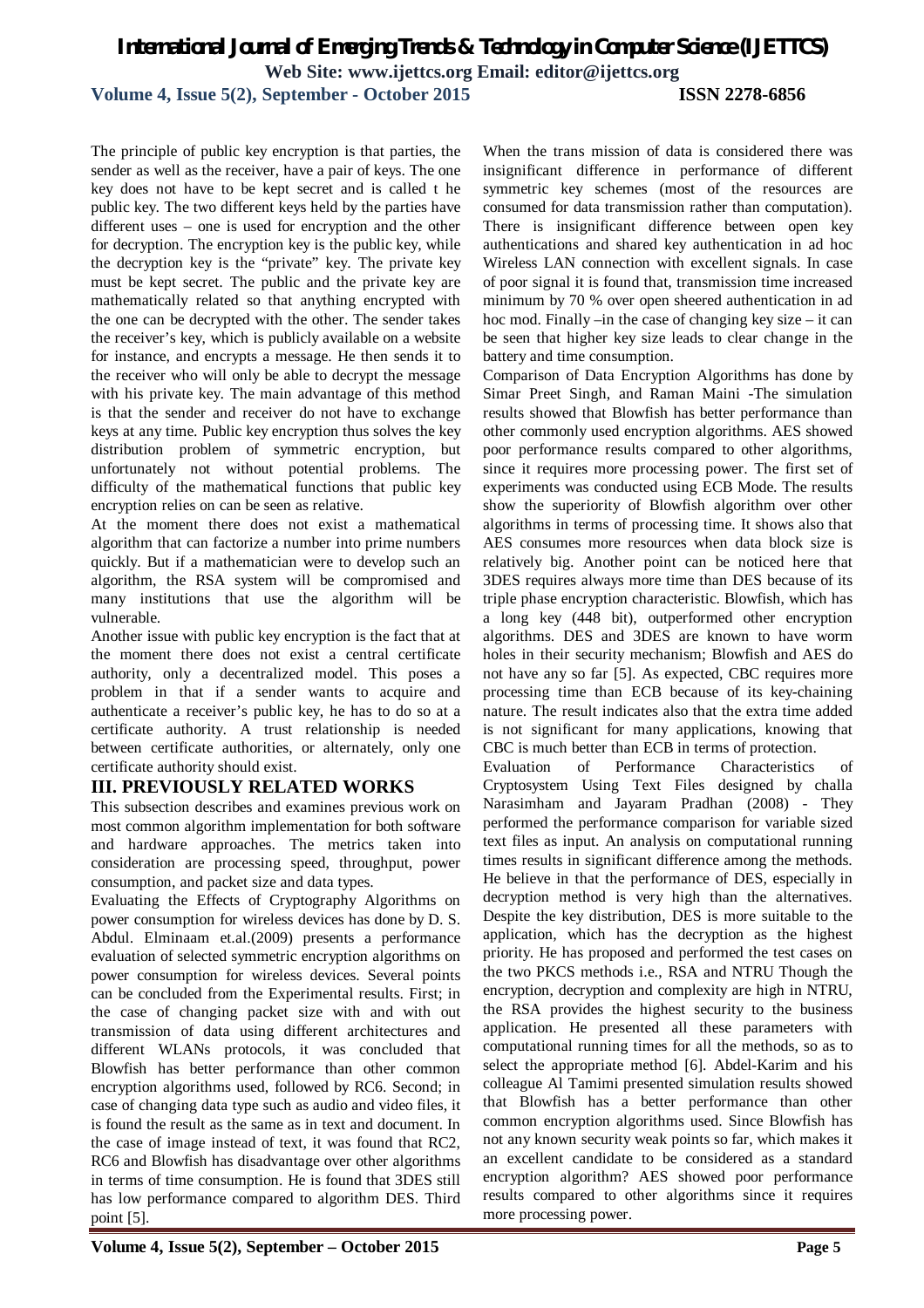# *International Journal of Emerging Trends & Technology in Computer Science (IJETTCS)* **Web Site: www.ijettcs.org Email: editor@ijettcs.org**

## **Volume 4, Issue 5(2), September - October 2015 ISSN 2278-6856**

Using CBC mode has added extra processing time, but overall it was relatively negligible especially for certain application that requires more secure encryption to a relatively large data blocks. The results showed that Blowfish has a very good performance compared to other algorithms. Also it showed that AES has a better performance than 3DES and DES. Amazingly it shows also that 3DES has almost 1/3 throughput of DES, or in other words it needs 3 times than DES to process the same amount of data [7]. P. Prasithsangaree and his collegeue P. Krishnamurthy have analyzed the Energy Consumption of RC4 and AES Algorithms in Wireless LANs in the year 2003. They have evaluated the performance of RC4 and AES encryption algorithms. The performance metrics were encryption throughput, CPU work load, energy cost and key size variation. Experiments show that the RC4 is fast and energy efficient for encrypting large packets. However, AES was more efficient than RC4 for a smaller packet size. From the results, it appears that we can save energy by using a combination of RC4 and AES to provide encryption for any packet size. The tradeoffs with security are not completely clear [8]. Comparative Analysis of AES and RC4 Algorithms for Better Utilization has designed by Nidhi Singhal, J.P.S.Raina in the year (2011). The performance metrics were throughput, CPU process time, memory utilization, encryption and decryption time and key size variation. Experiments show that the RC4 is fast and energy efficient for encryption and decryption. Based on the analysis done as part of the research, RC4 is better than AES.we compare the encryption time of AES and RC4 algorithm over different packet size. RC4 takes less time to encrypt files w.r.t. AES. In AES, CFB and CBC takes nearly similar time but ECB takes less time then both of these [9].

## **IV. EVALUTION OF ENCRYPTION TECHNIQIES**

To effectively evaluate encryption techniques, the different encryption techniques must be examined and evaluated according to criteria, especially from a business perspective. Some of the evaluation criteria were taken from the list of specifications that NIST compiled when they evaluated the proposals for the Advanced Encryption Standard [11]. Further criteria were taken from a paper by Bruce Schneier, entitled "Security in the Real World: How to evaluate security technology" [10].

The criteria are as follows:

- **Robustness**  With the advances in technology it is of vital importance that any encryption system is robust enough to withstand the advances in technology. The more an encryption technique relies on mathematics, the less the robustness.
- **Availability**  Some of the encryption techniques discussed have been around for years, but not all are fully functional yet. Those that have been around for some time may have the advantage of being "triedand-tested", while some organizations are not familiar with others.
- Integration [11] The integration level of an encryption system will depend on how easily it can be integrated at the application level. The encryption technique must be able to be implemented on software and hardware.
- **Distribution**  With present day technology evolving around the Internet and networks, it is important that encryption techniques work on an entire network, not only on a point-to-point basis. When one broadcast a message through a network all the intended recipients should get the same encrypted, secure message.
- **Time efficiency [11]** Users expect encryption to be immediate, otherwise the process is cumbersome. The time efficiency of an encryption technique measures how long it takes to encrypt and decrypt information.
- **Flexibility [11]**  The flexibility issues of an encryption technique refer to the use of keys and whether the key lengths are set, or whether different key lengths can be used.
- **Reliance on users [10]** In many systems, security is based on user-remembered secrets. When a user has to choose a key or a password, he/she usually chooses something that he/she will be able to remember. The issue is whether the encryption techniques will fail if a user has chosen a "bad" password or key.
- **Tested [10]**  Before an encryption technique can be made publicly available for purchasing it has to be tested thoroughly. The amount of testing done in a laboratory or in a public symposium may influence the security of an encryption technique.
- **Governmental support [10]**  In our society, businesses may be inclined to make use of an encryption technique if the government regards it as being secure. Some encryption algorithms have been approved by the government.
- **Security [11]**  The main, and most obvious, criterion for an encryption technique is the security of the algorithm. Has the algorithm been compromised? Is there any reason why the security of the algorithm is doubted? Most organizations invest in encryption techniques to ensure the confidentiality of their information, and this is the deciding factor.

## **V. CONCLUSION**

Network Security is the most vital component in information security because it is responsible for securing all information passed through networked computers. Network security consists of the provisions made in an underlying computer network infrastructure, policies adopted by the network administrator to protect the network and the network-accessible resources from unauthorized access, and consistent and continuous monitoring and measurement of its effectiveness (or lack) combined together. We have studied various cryptographic techniques to increase the security of network.

#### **REFERENCES**

[1]. C.-H. F. Fung, K. Tamaki, and H.-K. Lo, "Performance of two quantum key- distribution Protocols," Phys. Rev. Avol. 73, 2006.